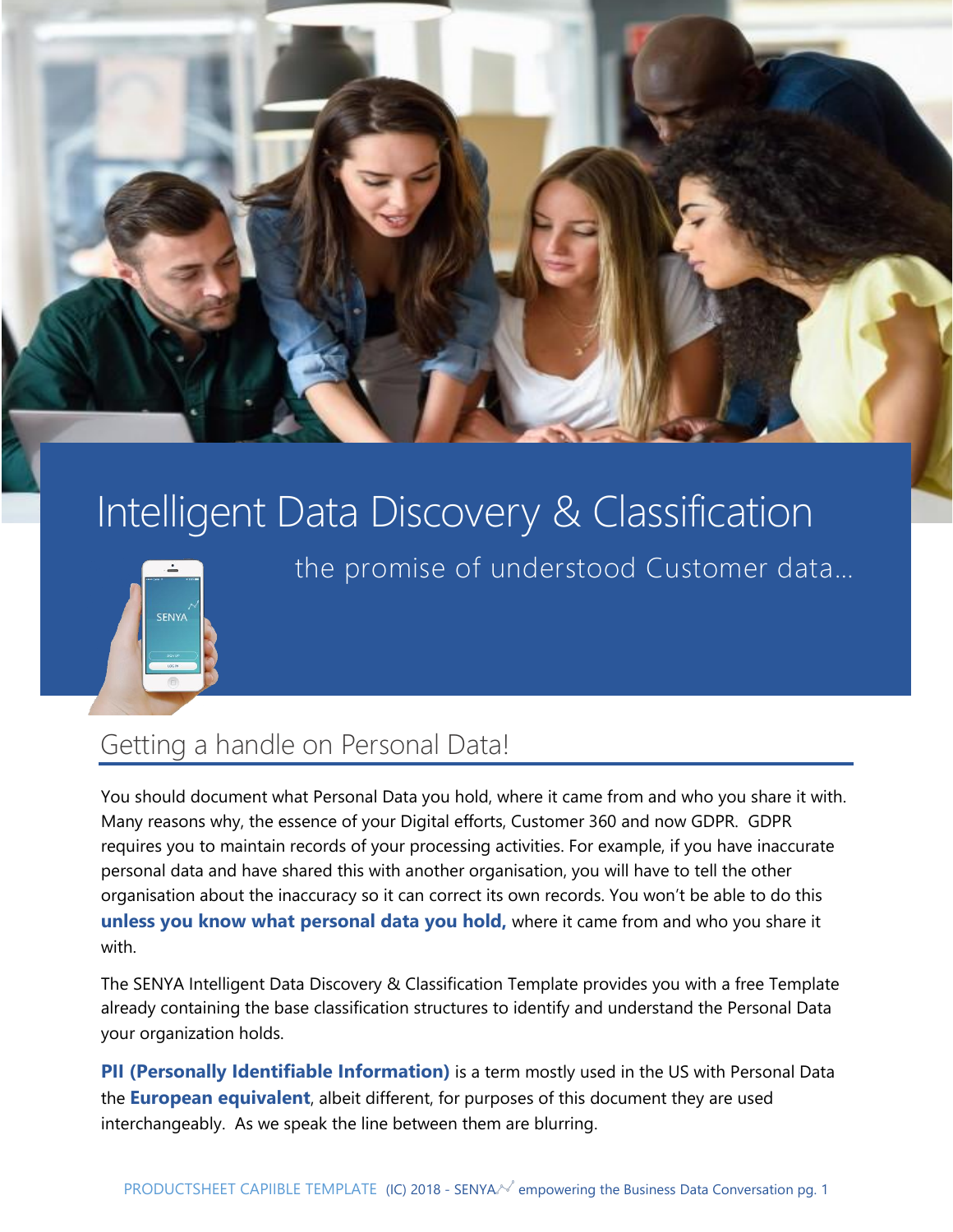## What is Personal Data?

The National Institute of Standards and Technology (NIST) provides the following definition of PII:

PII is **any information** about an **individual** maintained by an agency, including (1) any information that can be **used to distinguish or trace** an **individual's identity**, such as **name**, **social security number,** date and place of birth, mother's maiden name, or biometric records; and (2) any **other information** that is **linked or linkable** to an **individual**, such as medical, educational, financial, and employment information.

Simplistically PII can be divided into two categories: linked information and linkable information.

**Linked information** is any piece of **personal information** that can be used to **identify an individual** and includes amongst others:

- a) Full name
- b) Home address
- c) Email address
- d) Social security number
- e) Passport number
- f) Driver's license number
- g) Credit card numbers
- h) Date of birth

**Linkable information**, on the other hand, is information that **on its own** may **not be able to identify a person**, but when **combined** with another piece of information **could identify**, trace, or locate a person, some examples:

- a) Last Name
- b) City, Post Code
- c) Work Place

# Nub of the challenge, where is the PII data in my Organization?

Most people will say everywhere, some will say nowhere but we think we could safely conclude **somewhere.** So **how do we find it?** Many Vendors proclaim with automated software which by magic will scan your systems and give you a report. Some even go further and declare once identified will protect that data so that you and your Customers can sleep easily.

Nothing in our considered **opinion** is further from the truth. Yes, there are automated systems, yes, they can scan pockets of your Enterprise, yes, they can find certain elements of PII and yes, some specific elements can be protected. It is all the bits between the combined Yesses's that is the true conundrum. All Data and systems are not created equal. For example, show me where one of those solutions can scan the transactional 24x7 Banking systems for PII data. What however is possible is downstream sets of isolated data to be examined in a way similar to Virus scanning, again provided it met certain conditions.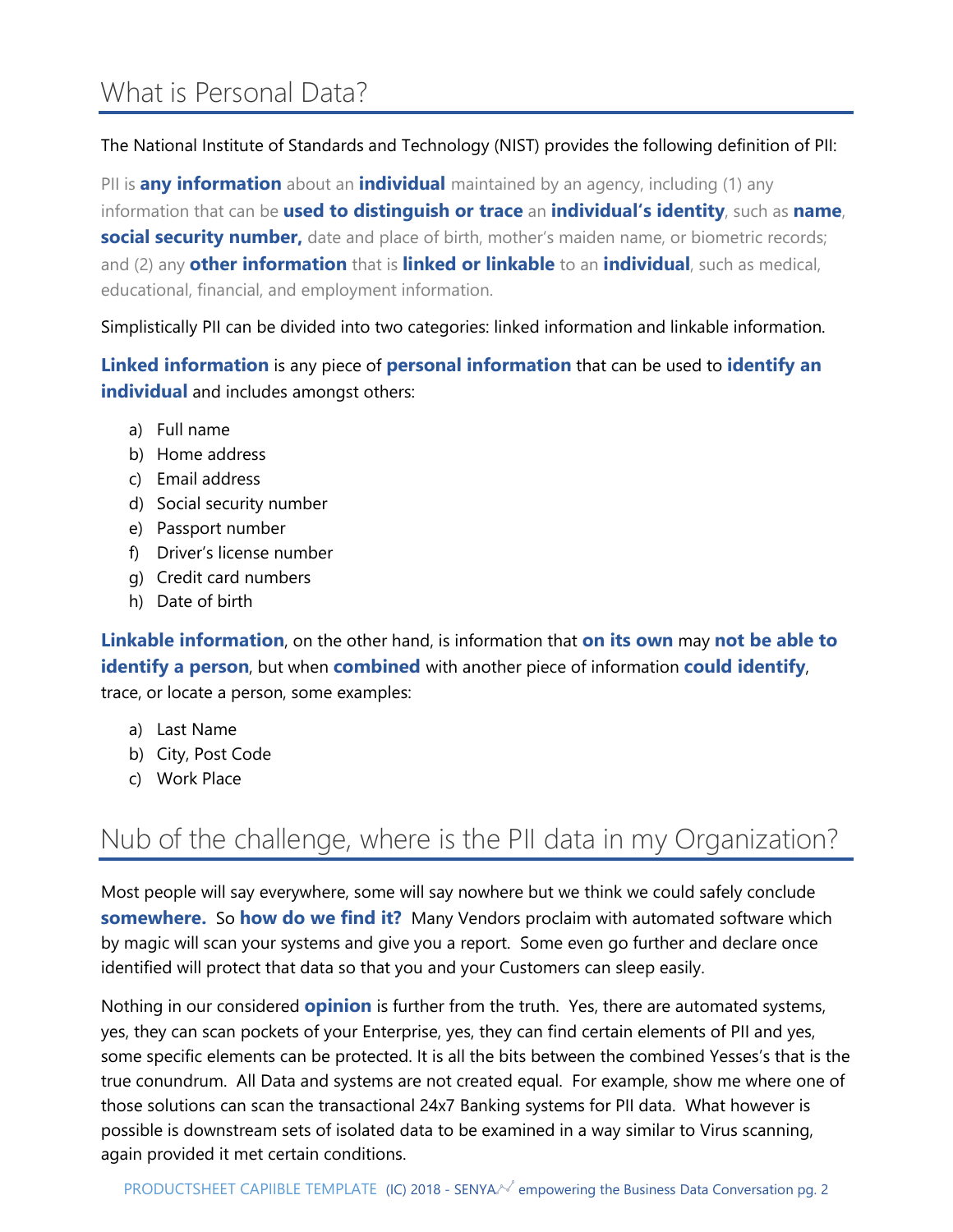# Our view; use the smarts of the Organization

Most organizations will quickly through a collection of SME tell you the major coarse grain Sources of Information. Typically, they associate them as Systems, Databases, FileStores, Employee PC's, Email Repositories etc.

Once known this list or **SuperList** becomes the target for **finding personal data**. Preferably the SuperList is arranged into Business/Technical Domains and prioritized to maximize bang-for-buck.

For each **Source** a **method**/**tool** needs to be found to **determine** the internal **structure**/**schema** or in the case that there is absolutely no-structure(RAW) a way to scan the actual content. Many Sources will use the same method/tool so that one could get by with typically 3-5 discrete elementary detection tools covering most if not all proprietary Sources. These Tools ranged from expensive Commercial to highly sophisticated free Open Source and some decisions will be required to cater for what you are comfortable with. There is even some Tools to scan your entire Network to find Sources to ensure your Superlist is complete.

In this process SENYA offers the free **Capiible Template** which will allow you to easily pick-up these structures from above mentioned Elementary Scanners and **classify** them with **pre**-**build PII standards**. Lastly by arranging the Templates into a Document library like Sharepoint one quickly can orchestrate and record an Organization wide PII effort.

## What is in the Template?

1) **DASHBOARD View**, showing **an early assessment** (effectively whilst you classify) on what the sensitivity and impact is of the discovered PII Data. Philosophy is to empower the Classification teams for early decsion making instead of waiting for Reports, traditionally weeks/months after the exercise.



2) **SUMMARY View**, showing frequency of **what and where your PII information** is. If you



go for an approach where you only fill in one Source per Template the scope of this view will be limited to a single Source. If, however, you decide to complete multiple Sources in a single temple the scope will vary accordingly. For more comprehensive Views we recommend using our platform in conjunction with any of your favorite BI tools e.g. PowerBI, Tableau, MicroStrategy etc.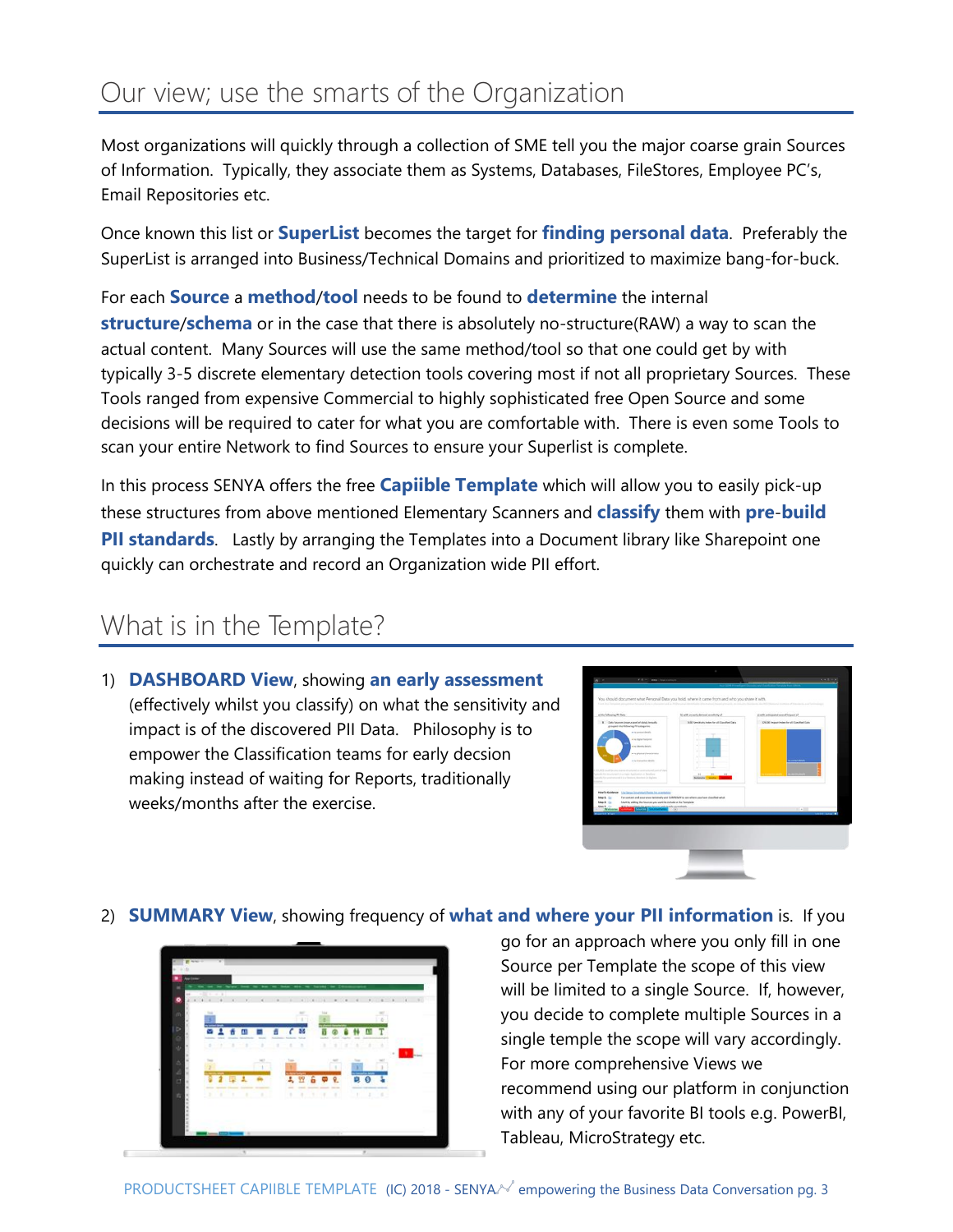#### 3) **Discovering**

**Classifying** is a simple process whereby you add Sources, and foreach paste Source Elements. Thereafter you classify them from a drop-down picklist.



4) **FastStart Pack** containing some **guidance** on getting to the essence of your pII discovery strategy and using the Template.



5) **PowerQuery** to easily and **rapidly interrogate Sources yourself**. Amongst others caters for most structured formats like Databases, XML/JSON and various file formats. It also easily deals with all Office documents considered to be by many as unstructured. For true unstructured sources you will have to rely on one or more of the Elementary Scanners discussed earlier.